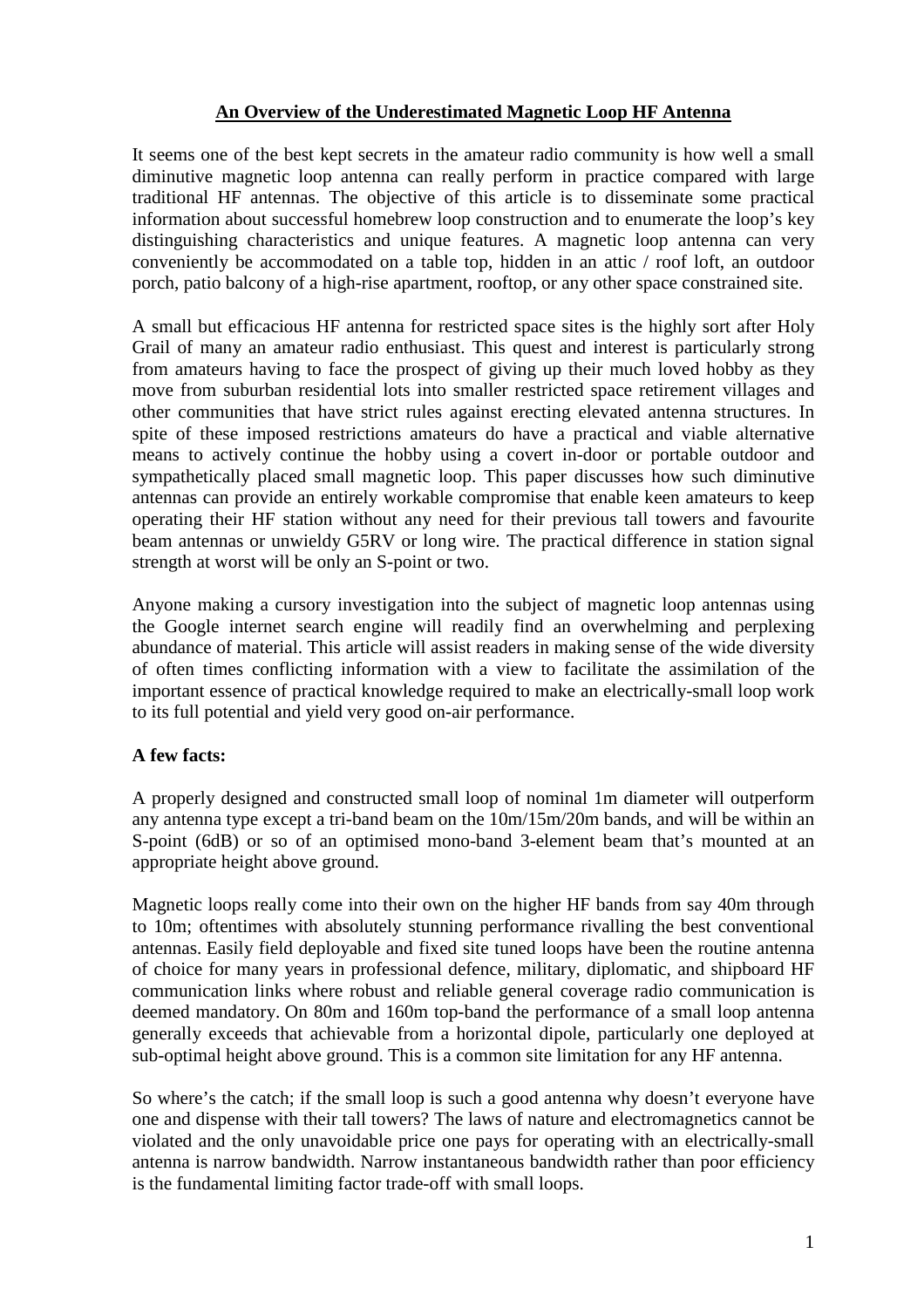Any small antenna will be narrow band and require tuning to the chosen operating frequency within a given band. Users of magnetic loops must be content with bandwidths of say 10 or 20 kHz at 7 MHz or a little more than 0.2%. They are content as long as the antenna can be easily tuned to cover the frequencies that they wish to use. For a remotely sited or rooftop mounted antenna implementing this tuning requires just a modicum of that ingenuity and improvisation radio hams are renowned for.

A small transmitting loop (STL) antenna is defined as having a circumference of more than one-eighth wavelength but somewhat less than one-third wavelength which results in an approximately uniform current distribution throughout the loop and the structure behaves as a lumped inductance. The figure-8 doughnut shaped radiation pattern is in the plane of the loop with nulls at right angles to the plane of the loop. The loop self-inductance can be resonated with a capacitance to form a high-Q parallel tuned circuit. The attainment of a high-Q tells us that the loop antenna is not lossy and inefficient. When power is applied to the loop at its resonant frequency *all* of that power will be radiated except that portion absorbed in the lumped  $I^2R$  conductor and capacitor losses manifesting as wasteful heat. With proper design these series equivalent circuit losses can be made negligible or at least sufficiently small compared to the loop's radiation resistance that resultantly high *intrinsic* radiation efficiency and good antenna performance can be achieved.

Current through the loop's radiation resistance results in RF power being converted to electromagnetic radiation. However, since the small loop's radiation resistance is very small compared to that of a full sized resonant  $\frac{1}{2} \lambda$  dipole, getting this favourable ratio of loss to radiation resistance is the only "tricky" and challenging part of practical loop design and homebrew construction. Through utilizing a split-stator or a butterfly style air variable capacitor construction or preferably a vacuum variable capacitor, low loss can be achieved in the tuning capacitor. Conductor loss can then be controlled by optimal choice of the diameter of copper tubing used to form the loop element and paying very careful attention to low ohmic interconnections to the capacitor such as welded or silver soldered joints, etc. With 100 Watts of Tx drive power there are many tens of Amperes of RF circulating current and Volt-Amps-Reactive (VAR) energy flowing in the loop conductor and tuning capacitor.

In the case of an air variable, capacitor losses are further minimised by welding the rotor and stator plates to the stacked spacers to eliminate any residual cumulative contact resistance. When connected across the loop terminals the butterfly construction technique inherently eliminates any lossy rotating contacts in the RF current path. The configuration permits one to use the rotor to perform the variable coupling between the two split stator sections and thus circumvent the need for any lossy wiper contacts to carry the substantial RF current. Since the fixed stator plate sections are effectively in series, one also doubles the RF breakdown voltage rating of the composite capacitor. In view of the fact the loop antenna is a high-Q resonant circuit, many kilovolts of RF voltage can be present across the tuning capacitor and appropriate safety precautions must be taken. Small transmitting loop antennas capable of handling a full 400 Watts PEP or greater are readily achievable when appropriate construction and tuning components are selected.

# **Feeding and matching:**

Although loop antennas have deceptively simple appearance, they are complex structures with radiation patterns and polarisation characteristics dependent on whether they're fed in a balanced or unbalanced fashion. The method of feeding and matching the loop resonator,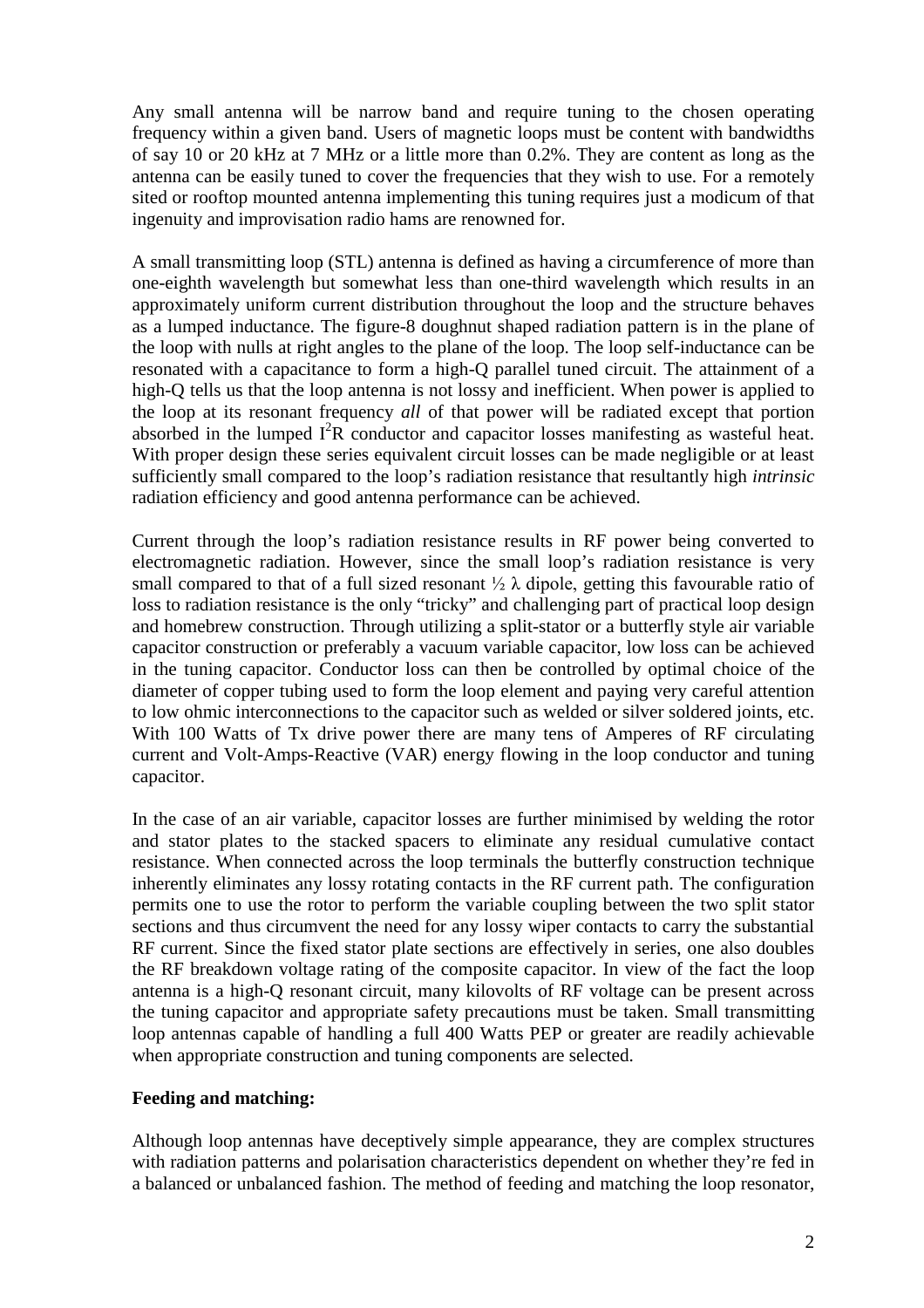ground plane configuration, as well as the geometric form factor and physical proportions of the loop element itself are all fertile ground for experimentation. Various matching methods include series capacitor, transformer coupled subsidiary shielded-Faraday loop, and gamma-match, etc; each with their respective merits.

The choice really boils down to personal preference as both the gamma and Faraday feed techniques work well. However, the Faraday shielded auxiliary loop located at the bottom central symmetry plane yields better loop electrical symmetry and balance that can in turn provide sometimes beneficial deeper front-to-side ratio and pattern nulls. In addition to imparting slight pattern asymmetry the Gamma match method can also result in some deleterious common-mode current flow on the outer braid of the feed coax that might need choking-off and isolating with ferrite decoupling balun to prevent spurious feeder radiation and extraneous noise pick-up on Rx. Much also depends on the site installation set up in respect of conductive objects in the loop's near field that can disturb symmetry.

With the elegantly simple transformer-coupled Faraday loop feed method the  $50\Omega$  signal source merely feeds the auxiliary loop; there's no other coupling / matching components required as there are no reflected reactive components to deal with (the main loop appears purely resistive at resonance with just the core  $R_{rad}$  and  $R_{loss}$  components in series).

The impedance seen looking into the auxiliary feed loop is determined solely by its diameter with respect to the primary tuned resonator loop. A loop diameter ratio of 5:1 typically yields a perfect match over a 10:1 or greater frequency range of main loop tuning. Simple transformer action occurs between the primary loop and the feed loop coupled circuit due to the highly reactive field near the resonant primary loop which serves to greatly concentrate magnetic flux lines which cut the small untuned feed loop. The degree of magnetic flux concentration is a function of the Q of the tuned primary which varies with frequency, i.e. the highest Q occurring at the lowest frequency of operation and the lowest Q exhibited at the highest frequency. This variation in Q results from the variation in the sum of the loss resistance and the complex mode radiation resistances of the primary radiator loop as a function of frequency. The effective feed impedance of the secondary loop is controlled by its diameter / ratio of area and by the number of flux lines cutting it; thus the impedance seen looking into the secondary loop will be essentially independent of frequency. One can intuitively see this because when the feed loop is extremely small in relation to a wavelength at the lowest frequency of operation, the number of magnetic flux lines cutting it is large because of the very high Q, whereas when the feed loop becomes a larger fraction of a wavelength as the frequency of resonance is increased, the concentration of flux lines is reduced due to the lower Q.

If one seeks mode purity and figure-8 pattern symmetry with deep side nulls, the fully balanced Faraday transformer coupled subsidiary broadband impedance matching loop with its 5:1 diameter ratio would be the preferred choice of feed structure.

Loop balance is also important for rejecting local electric E-field conveyed noise; whereas the small loop is predominantly H-field responsive, any electrical imbalance results in common-mode currents on the feeder that will impart deleterious E-field sensitivity which may contribute to additional local noise pickup. That inherent loop imbalance and asymmetry is one of the slight trade-offs associated with a Gamma feed compared to an auxiliary Faraday loop transformer feed. This aberration is not an issue with Tx mode of course.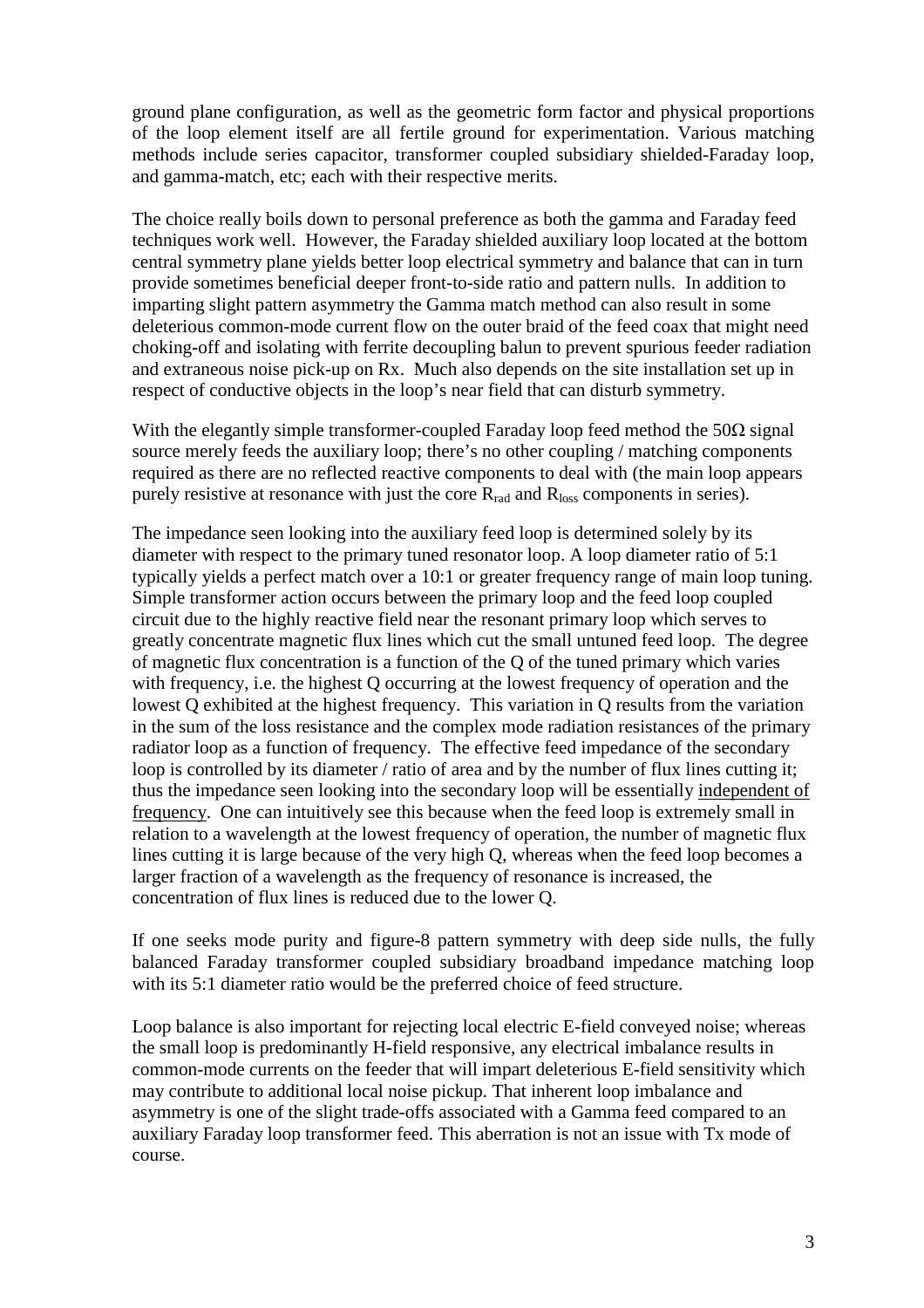#### **Loop radiation characteristics:**

Small loop antennas have at least two simultaneously excited radiation modes; a magnetic and an electric folded dipole mode. When the ratio proportions of loop mode and dipole mode radiation are juggled to achieve equal strengths some radiation pattern asymmetry results and a useful degree of uni-directionality can be achieved with a typical front to back ratio of about 6dB or so.

The small loop with its doughnut shaped pattern exhibits a typical gain of 1.5 dBi over average ground and a gain of 5 dBi when deployed with either short radials (the length of each radial need only be twice the loop diameter) or mounted over a conductive ground plane surface. By comparison a large  $\frac{1}{2} \lambda$  horizontal dipole mounted  $\frac{1}{4} \lambda$  above average ground has a gain of 5.12 dBi and a ¼  $\lambda$  Vertical with 120 radials each ¼  $\lambda$  long has a gain of 2 dBi over average ground. The front to side ratio of a well balanced loop is typically 20 to 25 dB when care is taken to suppress spurious feeder radiation due to common-mode currents flowing on the coax braid.

However the small loop has one very significant advantage over any other antenna due to its unique radiation pattern. If the vertically oriented loop's figure-8 doughnut pattern radiation lobe is visualised standing on the ground the maximum gain occurs at *both* low and high angles, radiating equally well at all elevation angles in the plane of the loop, i.e. radiation occurs at all vertical angles from the horizon to the zenith. Because the loop radiates at both low and high angles, a single loop can replace both a horizontal dipole and a Vertical. This is particularly beneficial on 160, 80 and 40m where the loop will provide outstanding local / regional coverage and easily match and often outperform a tall  $\frac{1}{4} \lambda$ Vertical for long haul DX contacts, i.e. an exceptionally good general purpose antenna.

Energy radiated by the small loop is vertically polarised on the horizon and horizontally polarised overhead at the zenith. It will be quickly realised that a loop has the distinctive property of providing radiation for transmission and response for reception over both long distances and over short to medium distances. This is achieved by virtue of low angle vertically polarised propagation in the former case and by means of horizontally polarised oblique incidence propagation in the latter case. In contrast, a Vertical monopole is useful only for low angle vertically polarised propagation since it exhibits a null overhead and poor response and radiation at angles in excess of about 45 degrees. Such antennas are of course very useful for long distance communication by means of low angle sky wave skip propagation, or for short range communication via the ground wave propagation mode.

In further contrast, a horizontal  $\frac{1}{2} \lambda$  dipole (or beam arrays comprising dipole elements) at a height above ground of a just a fraction of a wavelength (as opposed to idealised free space or mounted very high) exhibits maximum polar response directly overhead (good for NVIS) with almost zero radiation down near the horizon. Such popular "cloud warmer" antennas in residential situations as the surreptitiously hung ubiquitous G5RV, End-feds, dipoles, inverted-V, etc. are thus most useful for short to medium range communication in that portion of the HF radio spectrum where oblique incidence propagation is possible.

Importantly it should be noted when comparing small loops with conventional antennas that a 20m Yagi beam for example must ideally be deployed at a height above ground of at least one wavelength (20m) in order to work well and achieve a low take-off angle tending towards the horizon for realising optimal no compromise long-haul DX operation.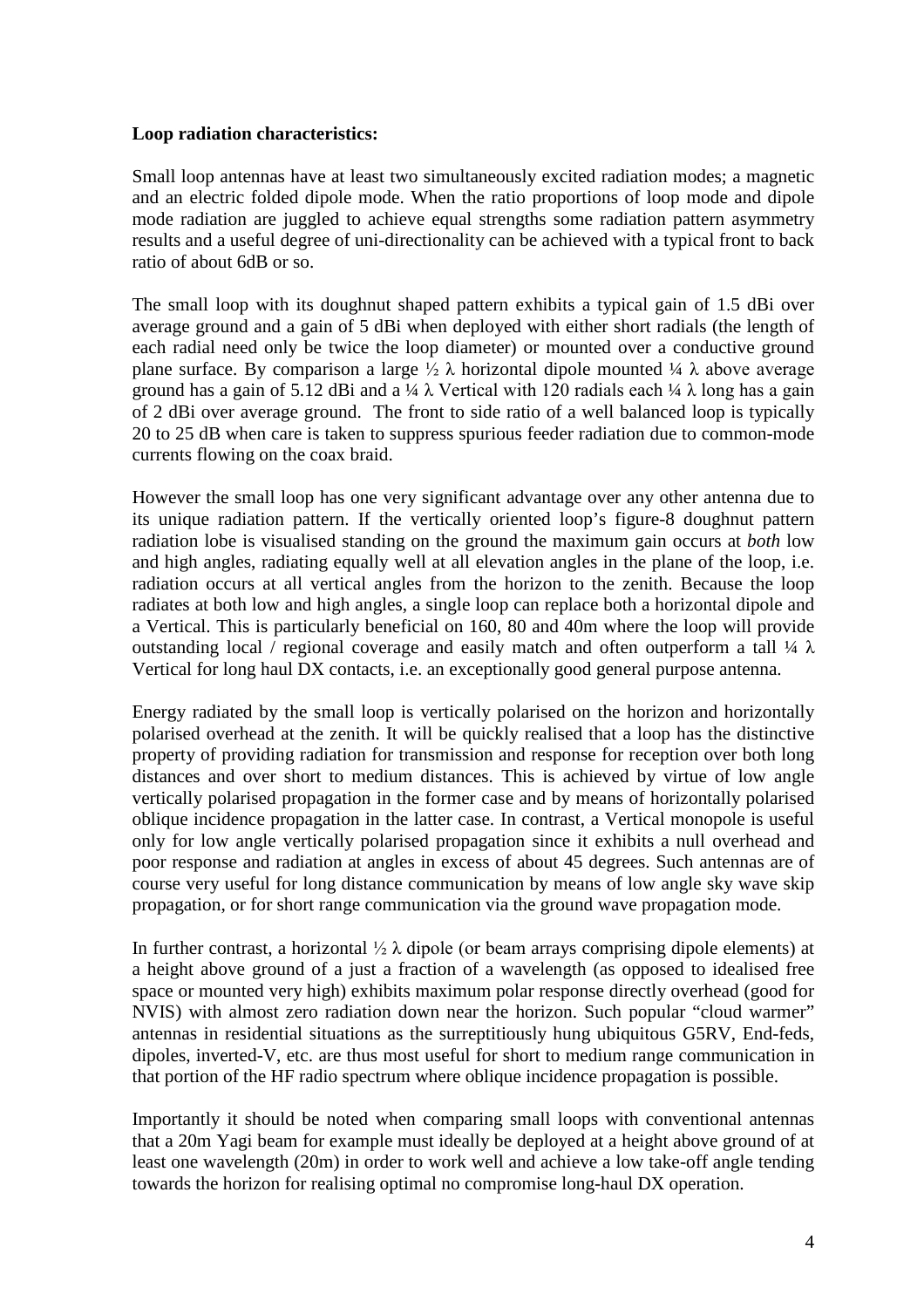Unfortunately such a tower height is impractical in most residential zoning rule situations imposed by municipal councils and town planners. If the Yagi beam is deployed at a lower 10m height then a diminutive loop will nearly always outperform the beam antenna. This writer never fails to be amused by folks who acquire a potentially high performance Yagi HF beam and sacrilegiously deploy it in suboptimal installations in respect of height above ground or proximity to a metal roof. The problem worsens on the lower bands below 20m where the resultant high angle lobe pattern direction is not at all very conducive to facilitating good DX communication.

In comparison to a vertically mounted / oriented loop, the bottom of the loop does not need to more than a loop diameter above ground making it very easy to site in a restricted space location. There is no significant improvement in performance when a small loop is raised to great heights; all that matters is the loop is substantially clear of objects in the immediate surrounds and the desired direction of radiation! Mounting the loop on a short mast above an elevated roof ground-plane yields excellent results.

A good HF antenna for long haul DX requires launching the majority of the Tx power at a low angle of radiation; things a good, efficient and properly installed vertical, a properly sited small magnetic loop, and a big multi-element beam atop a very tall tower do very well.

# **Receiving properties:**

In a typical high noise urban environment a loop will nearly always hear more than a big beam on the HF bands. The small magnetic loop antenna (a balanced one) responds predominately to the magnetic component of the incident EM wave, while being nearly insensitive to the electric field component; which is the basic reason why loops are so impressively quiet on receive; often times dramatically so. They will pull in the weak signals out of the ambient noise and you will very likely receive stations that you'd never hear when switching across to a vertical, dipole or beam antenna.

In a propagating radio wave the magnitude of the electric vector is  $120\pi$  or 26 dB greater than the magnitude of the magnetic vector, the difference being due to the intrinsic impedance of free space (377 Ohms). On the other hand the induction fields associated with man-made noise have electric E-field components many times greater than a normal radiation field (radio wave). While a dipole or vertical antenna is sensitive to both the electric and magnetic components of a wave, the small loop is responsive only to the magnetic H-field component and it will be substantially "blind" and offer a high degree of rejection to pickup of undesired man made noise and atmospheric disturbances.

Hence the widely used term "magnetic loop" antenna to signify this field discrimination to the components of the incoming incident EM wave. Antenna theory treats the loop as the electrical conjugate of the dipole, i.e. the loop is a "magnetic dipole" while an ordinary dipole is an "electric dipole".

Significantly, a small loop antenna will typically produce a signal-to-noise ratio / SNR that is some 10 to 20 dB greater than a horizontal dipole in a noisy urban environment and an even greater improvement in SNR when compared to a vertical antenna as a result of the man-made noise comprising a strong electric field component and being largely vertically polarised.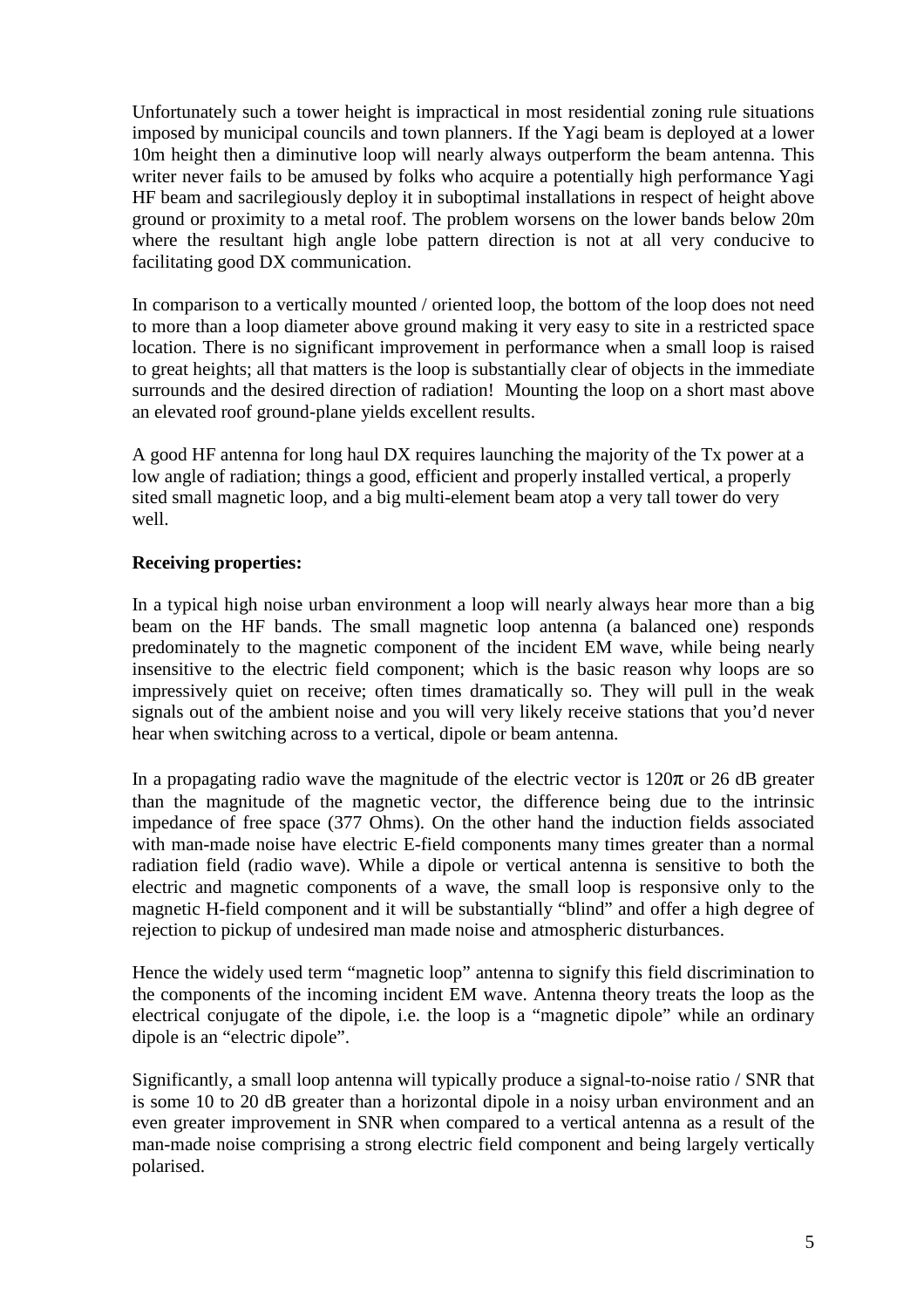The most important criterion for reception is the signal to noise ratio and *not* antenna gain or efficiency. In the HF band, particularly at the low-mid frequency portion, external manmade and galactic / atmospheric noise is dominant.

The magnetic loop antenna has one other important practical advantage in receive mode. The aforementioned high-Q resonator imparts a very narrow band frequency selective bandpass filter ahead of the Rx front-end stages. Such an incidental preselector comprising the antenna itself imparts greatly improved receiver performance on the congested lower HF bands with high power broadcast stations and particularly when lightning strikes and atmospheric electrical discharges are present in the regional area. Unwanted overload causing and adjacent-channel QRM interference signals are rejected or heavily attenuated.

As well as eliminating strong-signal overload and intermodulation effects, the filtering dramatically reduces the amount of lightning induced broadband impulse energy fed to the Rx front-end and weak signals can still be heard when reception under such adverse conditions was previously impossible.

It is these collective characteristics of small loop antennas that enable them to often very significantly outperform their large dipole, Yagi or Quad beam counterparts during direct A/B comparative testing. Conversely in Tx mode the antenna's inherent filter action selectivity causes any transmitter harmonics to be greatly attenuated and not radiated. This can help with eliminating some forms of TVI.

### **Effects of ground on loop antenna performance:**

When a dipole antenna is placed horizontally above ground, its electrical "image" in the ground is of the opposite phase. As a consequence, if the height above ground of a horizontal dipole is reduced to less than  $\frac{1}{4}$  wavelength, fairly high system losses develop due to a rapid decrease in radiation resistance concurrent with a rapid rise in loss resistance resulting from dissipation of power within a less than perfect ground. This represents a classic double-whammy scenario and deleterious performance for dipoles deployed at insufficient height above ground.

By way of contrast, the oscillatory RF currents associated with the image of a small vertical oriented loop antenna above ground are "in-phase" with those of the loop. Therefore the effect of ground on the performance of a vertically oriented loop is relatively small. In fact, because the magnetic component of an electromagnetic wave is maximum at the boundary between the ground and the space above, loop performance is usually best when the loop is located near the ground at a distance outside of the loop's close-in induction field (just a loop diameter or two). However, if nearby conductive objects such as power lines or buildings exist in the direction of transmission / reception; it is normally preferable to choose a height above ground which will provide the loop with a clear and unobstructed view of the intended signal path.

In comparing the performance of a vertical whip and a small vertical loop located atop of a building, it may be said that the loop will generally be the clear winner with respect to vertical and horizontal radiation patterns. This is because the pattern of a whip antenna driven against the top of a building is usually not predictable with any accuracy at all because vertical currents will flow all the way up and down the several conductive paths between the antenna and the earth; each path contributing to the total radiation pattern in the form of multiple lobes and nulls.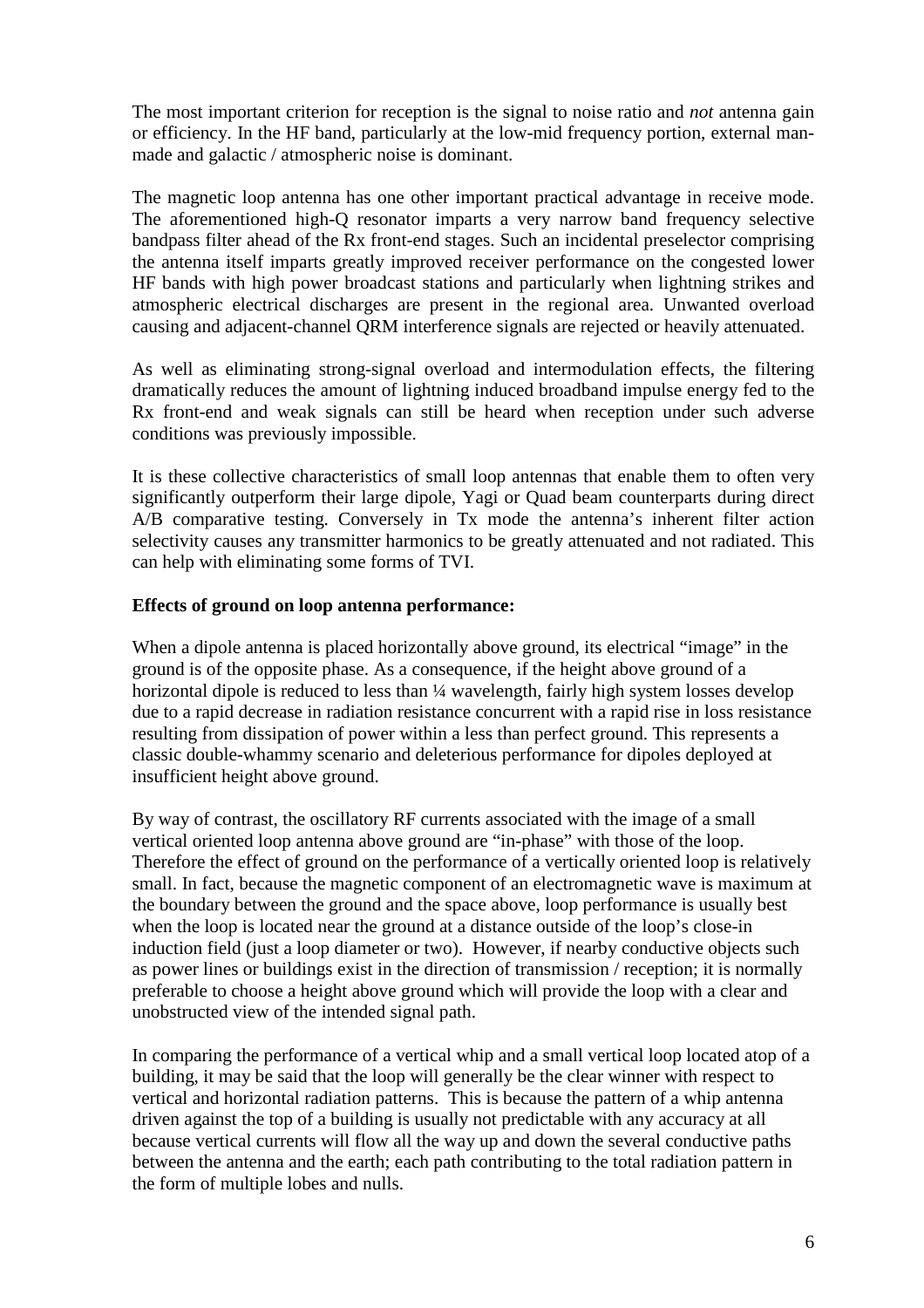A balanced loop antenna, however, is inherently immune to such problems because the ground below the antennas does not form the missing half of the antenna circuit in respect of supporting ground-return currents as it does with a vertical whip / monopole antenna. Therefore the multiple current paths to ground (earth) are eliminated with the loop. Of course both the loop and the whip are subject to the well-known wave interference effects in elevation due to height above the ground (or water).

Reflective metal objects having a size greater than about 1/3 of a wavelength and at a distance of less than about 2 wavelengths from the loop antenna can produce standing wave "nulls" in a given direction at various frequencies. If the antenna is to be mounted atop a metal roof, diffraction interference from the edge of the building roof should be considered if undesirable nulls in certain directions at some frequencies are to be avoided. Usually the best location is near the edge of such a conductive roof, in the direction of the desired signal or signals.

# **Loop Directivity:**

It is commonly believed that a vertically oriented loop antenna exhibits a bi-directional pattern with maximum reception occurring in the plane of the loop. Although this is true for vertically polarised sky-wave signals arriving at very low elevation angles (less than about 10 degrees) and for ground-wave signals, it is certainly not true for reception of high angle sky-waves (greater than about 30 degrees) whose polarisation usually rotates from vertical to horizontal at a fairly random rate due to "Faraday Rotation" of free-electrons within the ionosphere. At angles exceeding 45 degrees, the loop response shifts to a preference for horizontal polarisation arriving at an azimuth angle of 90 degrees with respect to the plane of the loop. Thus, for short-range communication links, i.e. less than about 500 km, best reception will usually occur with the loop rotated 90 degrees, that is, the plane of the loop perpendicular to the azimuthal arrival angle.

It is not easy to predict which azimuthal bearing will provide the best night-time reception with a loop over paths of less than about 500 km at frequencies of less than about 7 MHz. This is due to the prevalence of both sky-wave and ground-wave signals which randomly combine to produce rather serious fading. Usually, trial and error is the best solution for determining which antenna orientation will produce the most favourable compromise between the highest average signal-strength and the least troublesome fading. Generally for distances exceeding 500 to 1000 km, the best orientation is with the plane of the loop in the direction of the arriving signal. Further, the side nulls exhibited by the loop at low elevation angles may be used to "null-out" the ground-wave signal to reduce fading when sky-wave propagation exists simultaneously. In comparison a vertical whip has a null overhead and thus is ineffective for short and medium distances. A vertical loop antenna located less than about  $0.15 \lambda$  above ground exhibits excellent coverage from the zenith down to almost zero degrees in the elevation plane making the loop useful over almost any distance range. At elevation angles higher than about 20 degrees, a loop is almost omnidirectional in azimuth when receiving sky-wave signals.

For a loop above average ground, as opposed to ground having perfect conductivity, the response at very low vertical angles e.g. less than about 5 degrees, is typically 10 dB or more below the achievable response above perfect ground. It is perhaps worthy to note that the ground immediately below the loop principally affects the response at high vertical angles while the properties of the ground at a large radius distance from the antenna tends to characterise the performance of the loop at low vertical angles in the plane of the loop.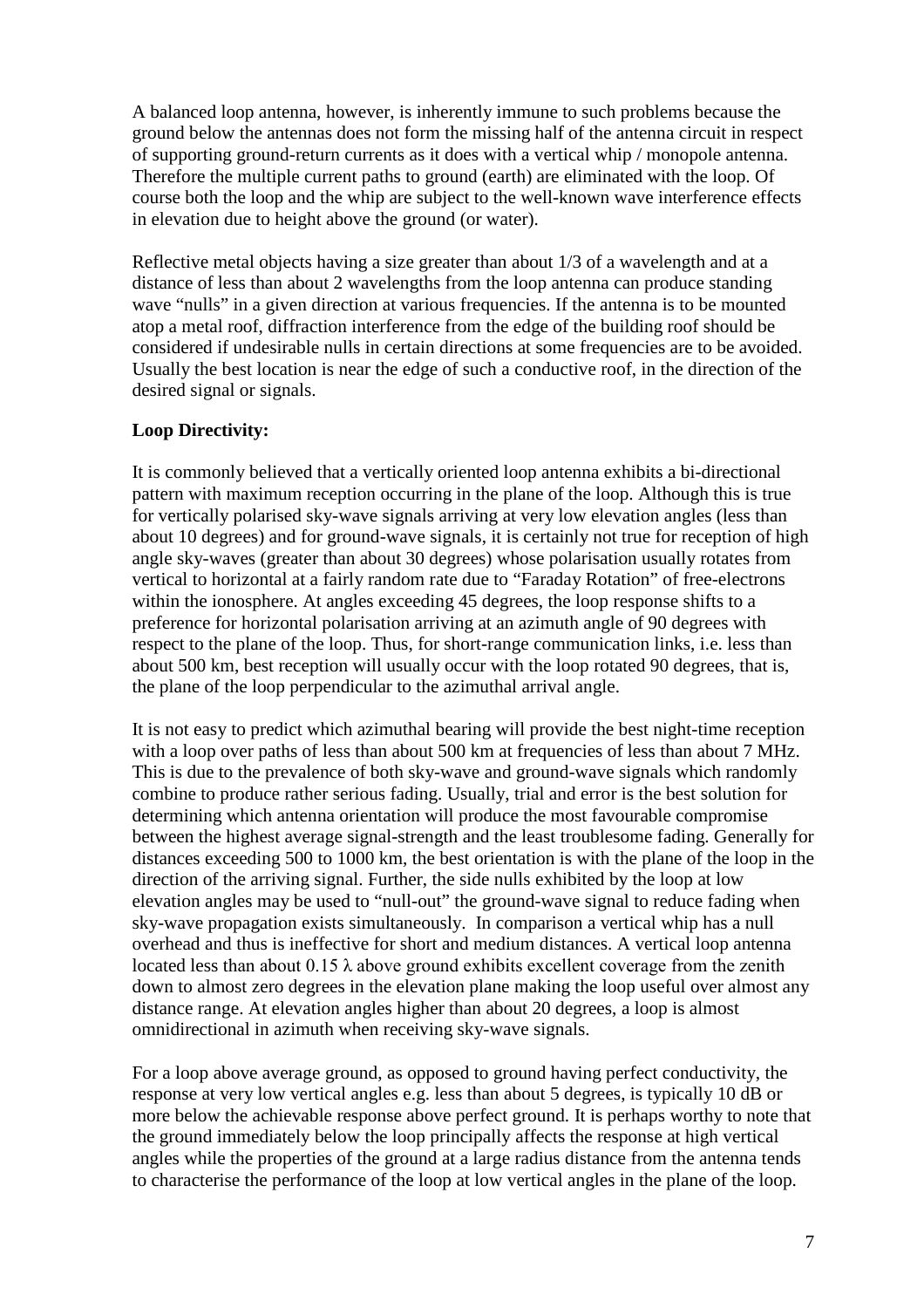### **Construction and siting issues:**

Without a good quality low-loss split stator or butterfly or vacuum variable capacitor of adequate RF voltage and current rating, it is quite futile building a magnetic loop antenna and expecting it to yield the impressive results it's potentially capable of. The minimisation of all sources of loss is particularly important in Tx mode. By virtue of the shorter rotor, the butterfly style capacitor has slightly lower rotor loss than the split-stator construction style. The tuning capacitor is undoubtedly the single most critical component in a successful homebrew loop project. Although more expensive and harder to find, vacuum variable capacitors have a large capacitance range in respect of their min/max ratio and allow a loop to be tuned over a considerably wider frequency range than that achievable with an air variable capacitor. Vacuum capacitors also have lower intrinsic losses than most air variables. Good quality Jennings vacuum variable capacitors and a multitude of Russian made equivalents can be readily found on the surplus radio parts markets and eBay, as can their associated silver-plated mounting and clamp hardware to ensure a low contact resistance connection to the loop antenna conductor. A very low contact resistance interface is essential between the capacitor terminals and the copper loop conductor.

Other creative means can also be used to fashion a high VAR rated low-loss capacitor such as trombone, piston, or interdigitated meshing plate configurations. Air is always the preferred dielectric as most other materials have high loss tangents and dissipation factors. Whether a vacuum or air variable or homebrew capacitor is chosen, their mechanical shafts can be readily interfaced to a reduction gearbox and motor drive to facilitate easy remote tuning of a roof top or covert loft mounted loop. The antenna tuning can be manual or automatic based on VSWR sensing and a self-tuning servo system to control the drive motor. Peaking the loop tuning capacitor for strongest band noise on Rx will get the loop antenna tuning in the right ballpark for Tx with a low VSWR.

Failure to pay very careful strict attention to construction details in relation to eliminating all sources of stray losses and making bad siting choices such as close proximity to ferrous materials are the two main reasons why small magnetic loop antennas sometimes fail to live up to their performance potential; instead behaving as a proverbial "wet noodle" with associated poor signal reports. Conversely a well built / sited loop is an absolute delight.

Transmitting loop antennas intended for optimal coverage of the most popular portion of the HF spectrum from 3.5 MHz to 30 MHz are best segregated into at least 2 distinct loop sizes. A nominal 0.9m diameter loop for covering all the upper HF bands from 20m through to 10m (and perhaps also tunable down to 30m depending on capacitor min/max ratio), and a 2m diameter loop for covering the lower bands 80m through to 30m. For best operation down at 160m and improved 80m performance increased loop diameters of 3.4m to 4m should be considered.

An important thing to note about vacuum capacitors is they don't have a uniform RF amperage current rating over their entire capacitance range, but it is less at small plate mesh / low capacitance end. So one needs to factor this characteristic into design calculations and make sure you operate the capacitor within its ratings over the desired loop tuning range. Manufacturers like ITT Jennings provide Nomographs of this. This is another good reason for restricting the loop tuning / operating range over a nominal 2 to 3:1 range so the Vac cap always works in its optimal VAR / current "sweet-spot" region. The saving grace with the current ratings of vacuum capacitors is they are continuous RMS Amps, i.e. key-down CW operation; and can be considerably safely exceeded when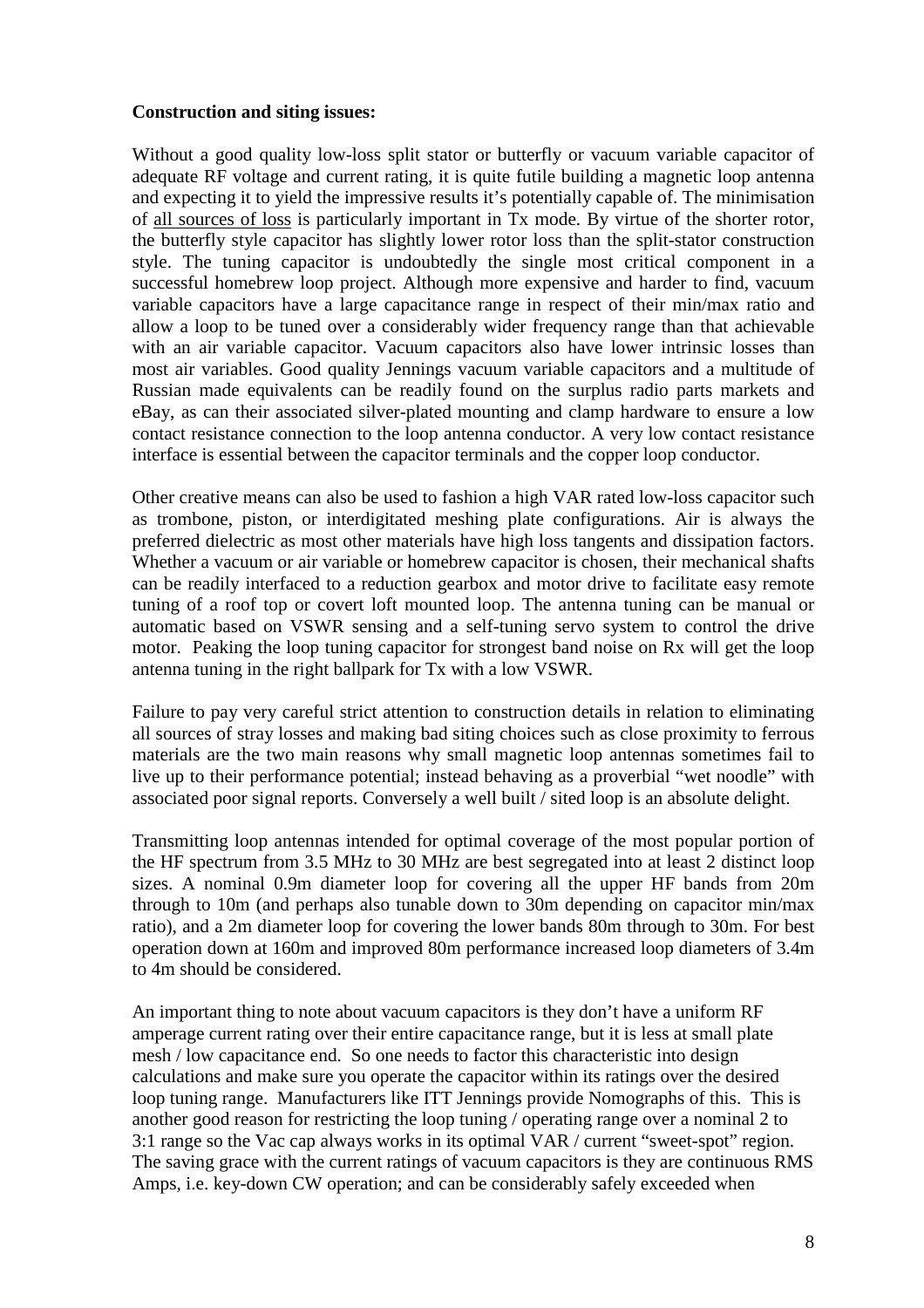running relatively low duty cycle SSB voice modes / PEP transmissions. All is OK with vacuum capacitors as long as the rated glass/ metal seal temperature is not exceeded. This is unlikely to occur in practice as the silver plated copper mounting clamps efficiently heatsink and remove any heat into the copper loop conductor.

Mono-band loop operation yields the best result as the optimum loop inductance to capacitance ratio can be chosen and the majority of the tuning capacitance can be provided with a fixed vacuum capacitor. A much smaller vacuum variable capacitor can then be deployed in parallel to achieve fine vernier "bandspread" tuning across the whole band of interest, e.g. 40m or 80m, etc.

Top-band operation at 1.8 MHz is always the hardest challenge for any antenna type, small loops (typical dimensions of 0.02λ) included; but their on-air performance can nevertheless be authoritative with a commanding signal presence. There are no "free lunches" (and few cheap ones) when shrinking the size of antennas as the free space wavelength has not yet been miniaturized by nature redefining the laws of physics! Consequently antennas of such diminutive size must always be placed into proper perspective when compared with the performance attainable from a full-sized  $\lambda/2$  horizontal dipole for 160m. However, most amateurs haven't got sufficient residential block size and/or mast height in a fraction of wavelength to accommodate a 160m dipole that works properly with a decent radiation efficiency and ability to put its radiated power in a useful direction. Similarly, reasonably efficient and efficacious Verticals for 160m operation unfortunately exceed the allowed height by a great margin that's permitted by local council and residential building code regulations. Then a huge amount of real estate is required to accommodate the extensive radial system.

The practical on-air performance of a loop on the 160/80m bands will be highly dependent on what antenna you use as a reference comparison, e.g. a centre-loaded mobile whip or full size resonant dipole/monopole, etc. and what path is used, NVIS, ground wave, sky wave, etc. The loop conductor diameter is determined by the desired loss resistance due to skin-effect, and choices can range from modest 6mm copper tubing to large bore 100mm copper or aluminium tube. Commonly used conductor diameters used to construct a magnetic loop are 20mm and 32mm soft copper tube. Heavy wall thickness tubing is not required as the RF current flow is confined to the conductor surface due to the skin-effect.

Note that the radiation efficiency is *not* related to the loop size. Loop antenna efficiency is determined by the conductor tube diameter and its conductivity. This conceptual notion is counterintuitive for many folks. A small loop will also be efficient and radiate power very effectively on 80m and 160m but the resultant L–C ratio and stored energy will often be such that the loop's Q factor will be so high as to yield an impractically small instantaneous bandwidth that's not useful for SSB communication purposes. Achievable bandwidth is roughly proportional to loop size / diameter and Q is inversely proportional to the loop diameter. Depending on its construction a small loop of nominal 1m diameter can exhibit an *intrinsic* radiation efficiency of 90% over the 1.8 to 30 MHz frequency range.

Copper tubing is the preferred material to fabricate the loop as it has a higher conductivity than aluminium.

Larger size semi-rigid Heliax coax such as LDF550 / LDF650 / LDF750 will conveniently make excellent loop construction material for the smaller diameter 20m to 10m HF band loops when run at the 100 to 400 Watt power level.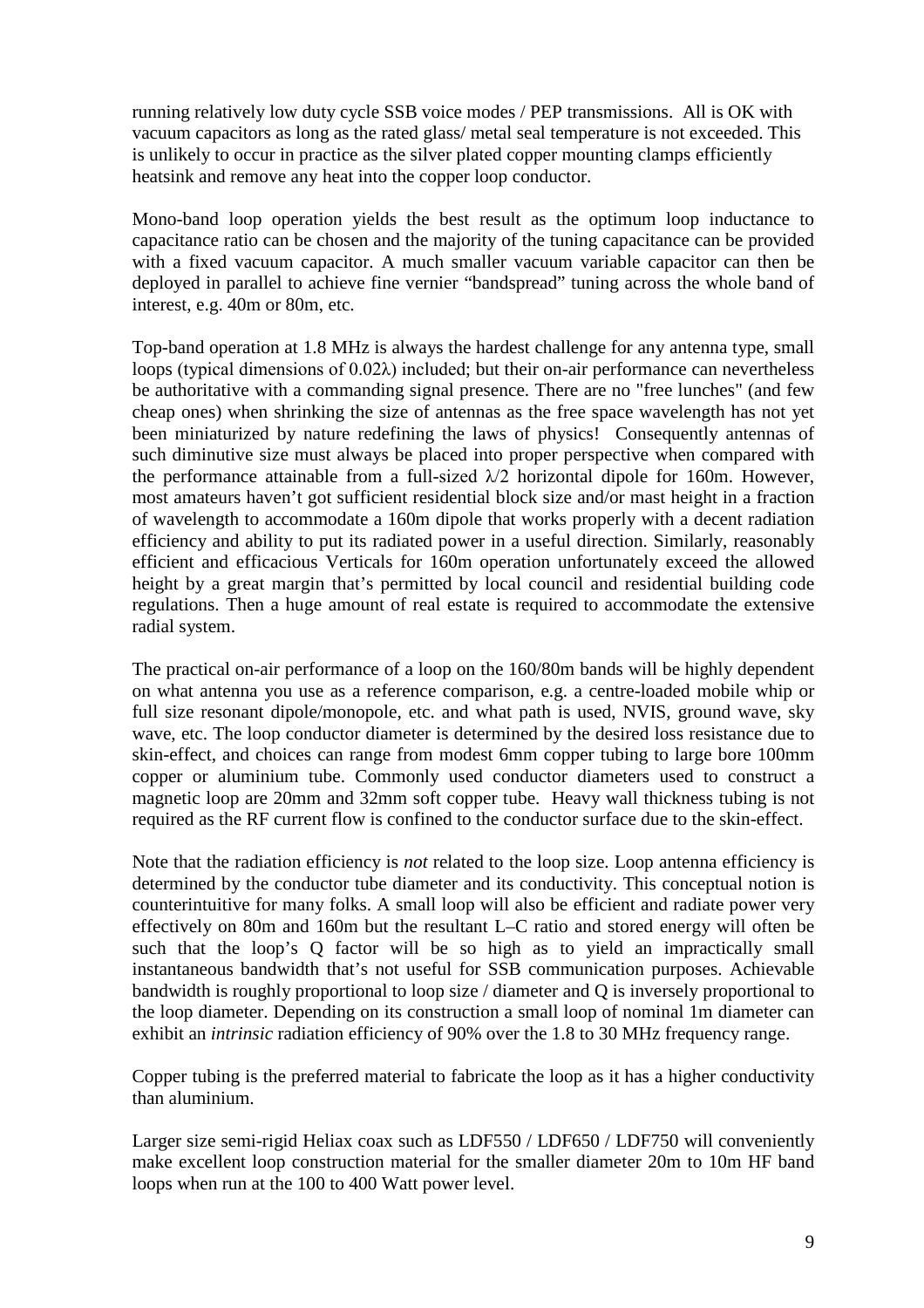The larger bore 2-inch LDF750 can be used on the lower bands to beyond 1 kW. In relation to resistance and conductivity, small loop antennas inherently exhibit very low radiation resistances, which compete with the ohmic resistances of the loop conductor and the resistances from connections and welds, including the tuning capacitor connection. Magnetic loop antennas will typically have a radiation resistance in the order of 100 to 200 milliohms. This means that every additional milliohm caused by a poor contact will cost you one percent efficiency. That is why professional magnetic loop antennas for transmitting purposes will never have mechanical contacts and *everything* including the capacitor plates should be welded or silver soldered. It is not uncommon to experience 60 Amperes or more of RF circulating current in the loop and capacitor when fed with several hundred Watts of power.

In the practical deployment and siting of a loop antenna there are extrinsic factors of both a beneficial and deleterious kind affecting the radiation and loss resistances when the loop is not strictly deployed in a free space scenario. When the loop is mounted over a perfectly conducting ground plane reflector or copper radial wire mat an electrical image is created that increases the effective loop area. This increase in turn beneficially increases the loop's radiation resistance by a substantial factor. Such a favourable situation is easy to facilitate.

Conversely if the loop is placed over average ground (a reasonable reflector) the radiation resistance increases but a reflected loss resistance is also introduced due to transformer effect coupling near-field energy into the lossy ground. Similarly when ferrous / iron material is too close, the magnetic near-field of the loop will induce by transformer action a voltage across the RF resistance of the material causing a current flow and associated  $I^2R$ power loss. This situation might for example arise when the loop is mounted on an apartment balcony with nearby iron railing or concrete rebar etc; the deleterious influence can be minimised by simply orienting the loop to sit at right angles to the offending iron or steel material. Another loss contributing component is due to current flowing in the soil via capacitance between the loop and the soil surface. This capacitive coupling effect is again minimised by keeping the loop at least half a loop diameter or more above the ground.

The transformer analogy for the loop antenna is a good one. The HF communication link may be visualised as a reciprocal "space transformer" with the loop acting as a secondary "winding" loosely coupled to the distant transmitting antenna. The magnetic field component of the incident electromagnetic wave induces a small RF current to flow in the loop conductor by means of induction that in turn gets magnified by the loop resonator's high Q that's appropriately impedance matched to the coax transmission line.

A freestanding transmitting loop is best supported a metre or two in height on a short nonmetallic mast section of 100mm diameter PVC drainpipe and pedestal foot fashioned from plastic plumbing fittings. The loop can also be placed on a rotator drive plate and turned for best signal strength or it can be oriented in angle to null-out particularly bad QRM.

Care must be taken not to touch the loop when transmitting and to keep a safe distance away from the loop's magnetic near-field to ensure conservative compliance with electromagnetic radiation / EMR standards for human exposure to EM fields. A distance equal to or greater than one or two loop diameters away is generally a safe field strength region. RF burns to the skin from touching the loop while transmitting are very unpleasant and take a long time to heal.